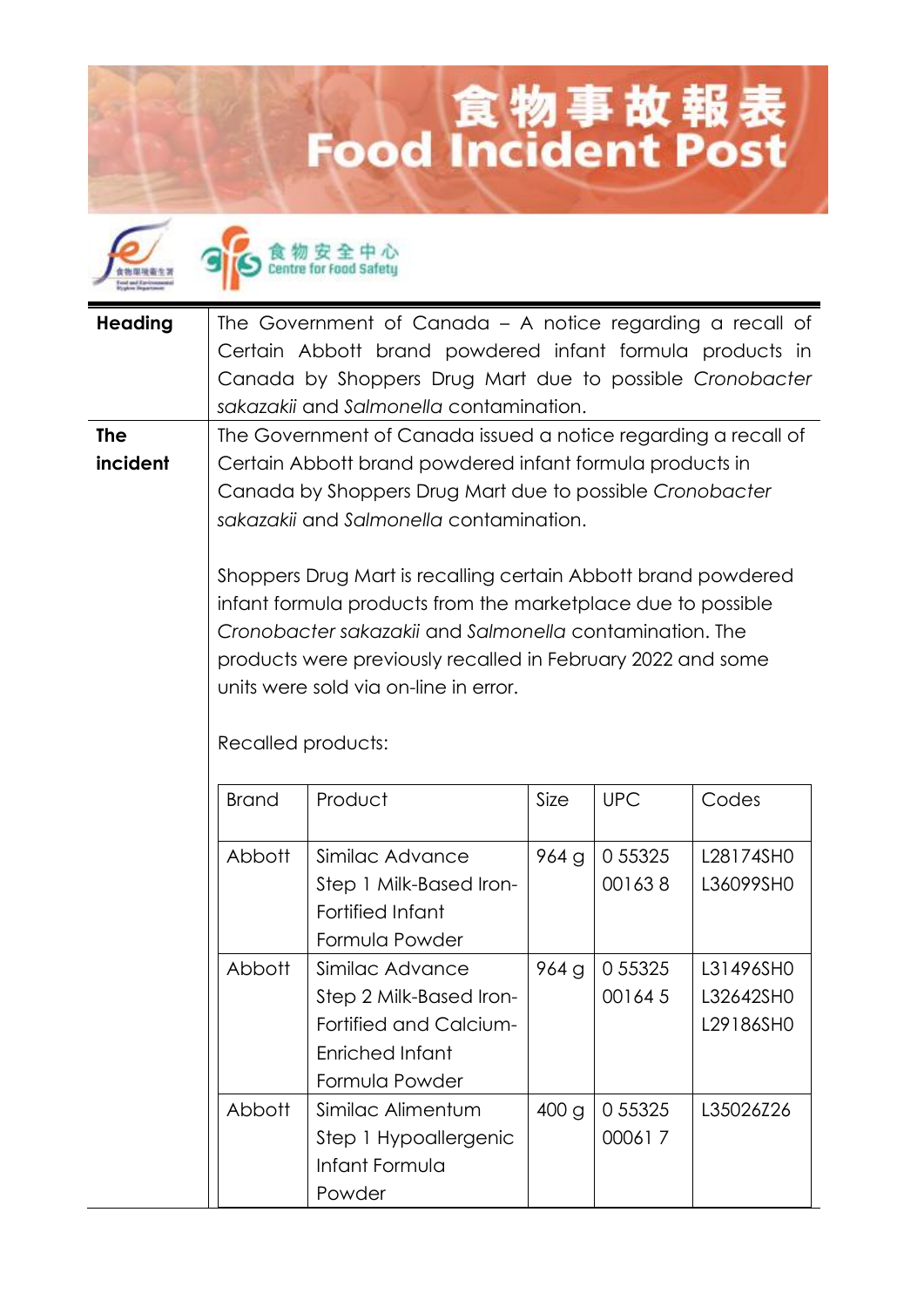## **Lood Incident Post**



## 食物安全中心

|                 |           | Abbott                                                            | Similac Advance                                                     | 658 g | 0 5 5 3 2 5 | L27887SH0 |
|-----------------|-----------|-------------------------------------------------------------------|---------------------------------------------------------------------|-------|-------------|-----------|
|                 |           |                                                                   | Step 2 Milk-Based Iron-                                             |       | 000778      | L31497SHO |
|                 |           |                                                                   | Fortified and Calcium-                                              |       |             |           |
|                 |           |                                                                   | Enriched Infant                                                     |       |             |           |
|                 |           |                                                                   | Formula Powder                                                      |       |             |           |
|                 |           |                                                                   |                                                                     |       |             |           |
|                 |           |                                                                   | Details of products being recalled are listed in the website of the |       |             |           |
|                 |           |                                                                   | Government of Canada.                                               |       |             |           |
| Source          |           | Website of the Government of Canada                               |                                                                     |       |             |           |
|                 |           | https://recalls-rappels.canada.ca/en/alert-recall/certain-abbott- |                                                                     |       |             |           |
|                 |           |                                                                   | brand-powdered-infant-formula-products-recalled-due-possible        |       |             |           |
| <b>Position</b> | <b>of</b> |                                                                   | Information on product distribution outside Canada is not           |       |             |           |
| <b>CFS</b>      |           |                                                                   | available from the website of the Government of Canada. CFS         |       |             |           |
|                 |           |                                                                   | is investigating whether the affected products have been            |       |             |           |
|                 |           | imported to Hong Kong and is contacting the relevant authority    |                                                                     |       |             |           |
|                 |           |                                                                   | for further information. Preliminary investigation did not identify |       |             |           |
|                 |           |                                                                   | local sale or import of the affected products.                      |       |             |           |
|                 |           |                                                                   | The four affected products were previously recalled in February     |       |             |           |
|                 |           |                                                                   | 2022. Follow-up investigation of CFS at that time did not identify  |       |             |           |
|                 |           |                                                                   | local sale or import of the four affected products. However, CFS    |       |             |           |
|                 |           |                                                                   | found that some other affected products had been imported           |       |             |           |
|                 |           |                                                                   | into Hong Kong for export to the Mainland without sale in Hong      |       |             |           |
|                 |           |                                                                   | Kong. CFS issued a press release on February 21, 2022:              |       |             |           |
|                 |           |                                                                   | https://www.cfs.gov.hk/english/press/20220221_9285.html             |       |             |           |
|                 |           |                                                                   | Acquisition of the products through online purchase or              |       |             |           |
|                 |           |                                                                   | international travel cannot be excluded.                            |       |             |           |
|                 |           | ٠                                                                 | Consumers should discard the products and not consume               |       |             |           |
|                 |           | them.                                                             |                                                                     |       |             |           |
|                 |           |                                                                   | CFS will remain vigilant and monitor for any new development        |       |             |           |
|                 |           |                                                                   | and take appropriate actions when necessary.                        |       |             |           |
|                 |           | ٠                                                                 | Investigation by CFS is ongoing.                                    |       |             |           |
|                 |           |                                                                   | Cronobacter sakazakii is a pathogen that generally causes           |       |             |           |